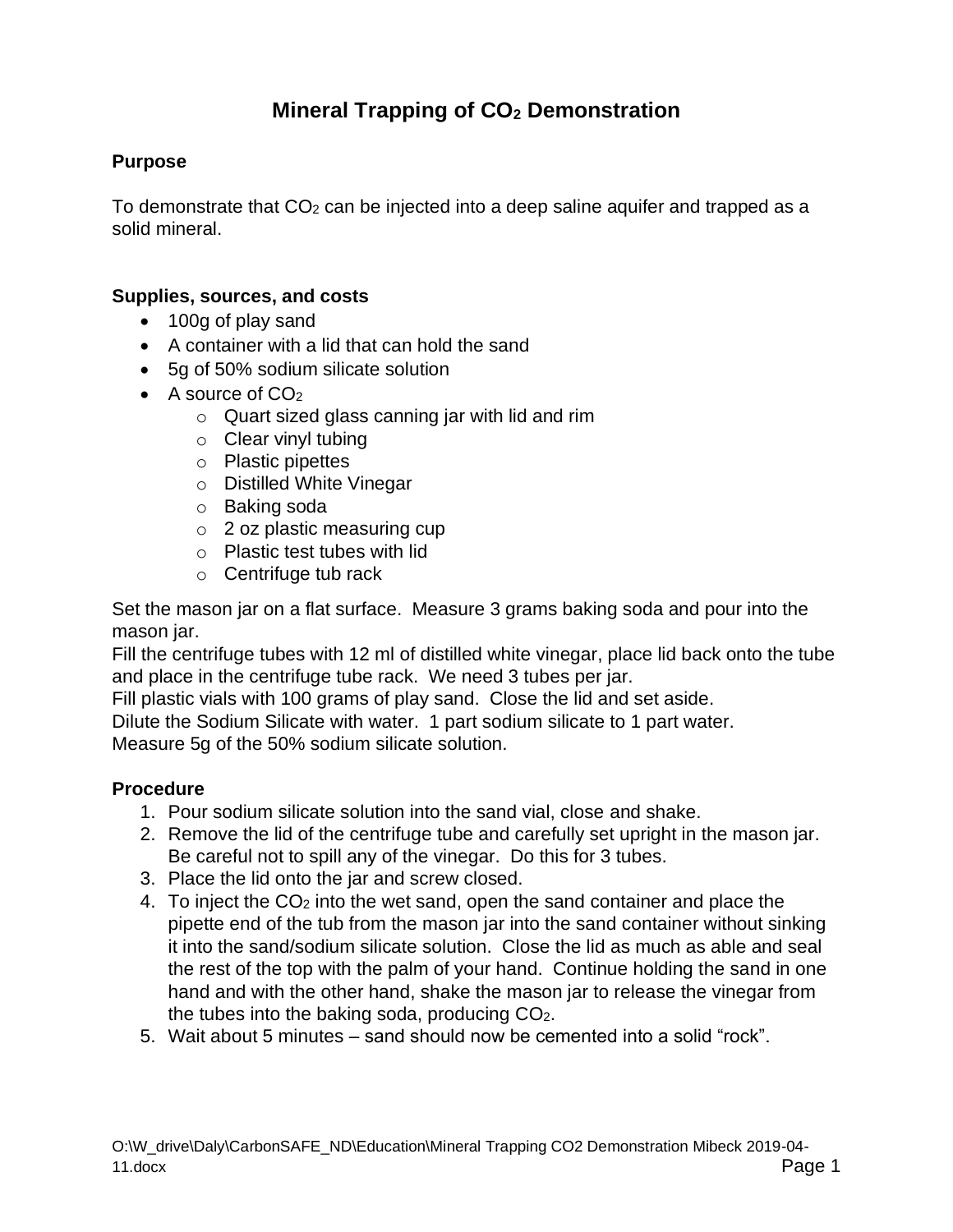

 $CO<sub>2</sub>$ in the tubes doesn't escape



Tubes in jar with liquid still Sealing sand container with hand so

# **Script**

After CO<sup>2</sup> is captured it can be permanently stored deep underground. This is called Geologic Sequestration.

This can happen by dissolving  $CO<sub>2</sub>$  in underground water (called an aquifer).

Aquifer water is a solution of many different elements in the form of ions.

If the CO<sup>2</sup> reacts it can make a stable mineral precipitate, in other words, the CO2 becomes part of the rock.

Pretend this liquid and sand are an aquifer deep underground (dump sodium silicate solution into sand and shake).

Now pretend we captured CO<sub>2</sub> from somewhere else to pump it underground (show them the  $CO<sub>2</sub>$  generator).

When the  $CO<sub>2</sub>$  gas touches the water in between the sand grains, it dissolves into the water and makes carbonic acid.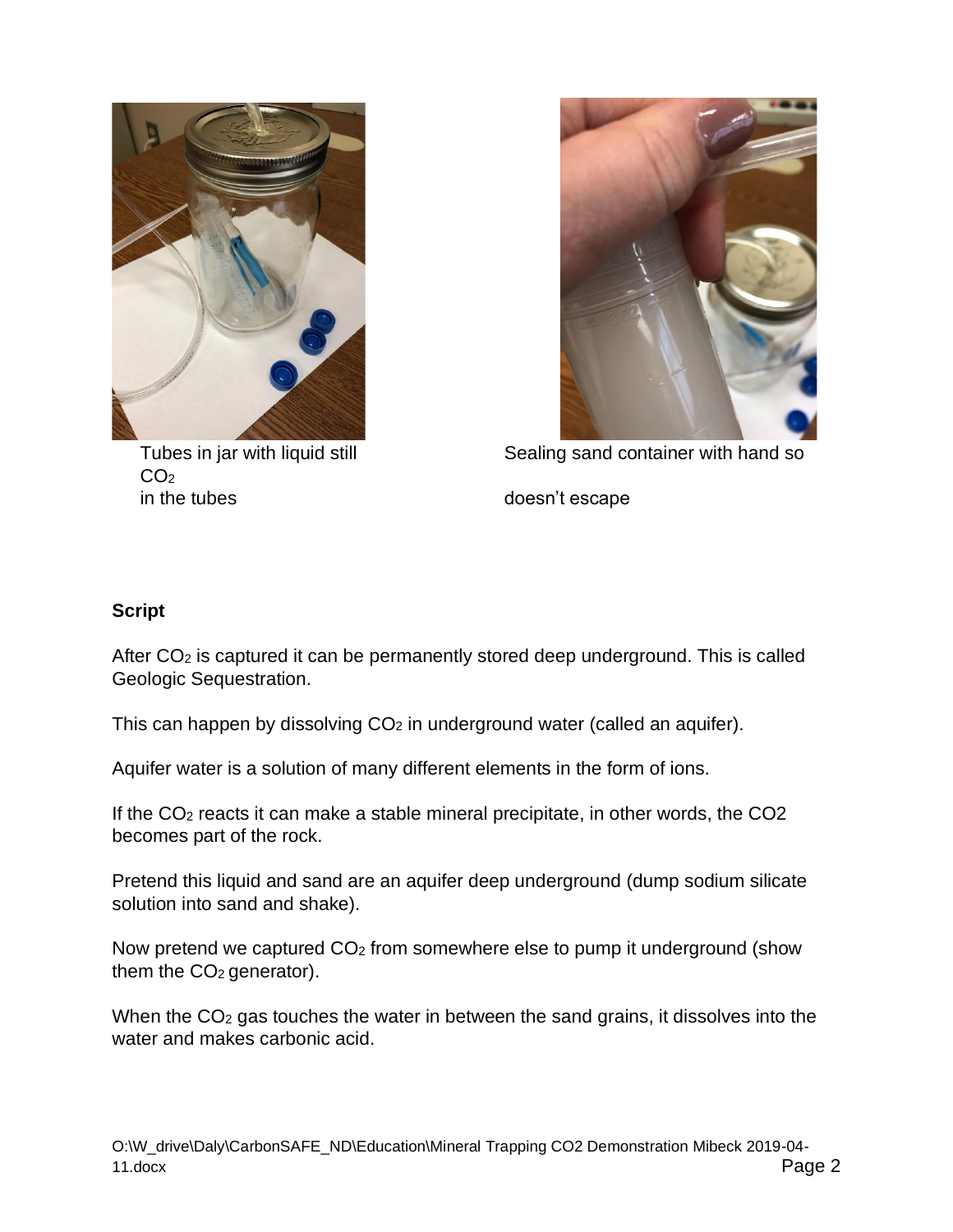When that carbonic acid touches the sodium silicate in the water it turns into sodium carbonate and silicon dioxide (which are both solids) and fill up the pore space between the sand grains.

#### **Explanation**

Sodium Silicate is used in this demonstration because it reacts quickly with CO<sub>2</sub> at these pressures and temperatures.

When CO<sub>2</sub> (gas) reacts with the sodium silicate solution (liquid: Na<sub>2</sub>SiO<sub>3(*l*)</sub>,) it forms two precipitates: sodium carbonate (solid: Na<sub>2</sub>CO<sub>3(s)</sub>) and silicon dioxide (solid: SiO<sub>2(s)</sub>). This acts like cement and "glues" the sand grains together without plugging the pores.

In an actual aquifer, the process occurs over years rather than minutes. The pressure and temperature are much higher, which means that the CO<sub>2</sub> will naturally be a densephase fluid (supercritical phase<sup>1</sup>). The chemistry of the water can be different depending on where the aquifer is located.

# **Example Supplies, Cost, and Acquisition Sources**

1. 100g of play sand

[QUIKRETE 50-lbs Play Sand](https://www.lowes.com/pd/QUIKRETE-50-lbs-Play-Sand/3006085?cm_mmc=shp-_-c-_-prd-_-lbm-_-google-_-lia-_-102-_-masonrybaggedgoodsrepair-_-3006085-_-0&kpid&store_code=1896&k_clickID=go_625667893_34613738110_111132545710_pla-258283010540_c_9020766&gclid=CjwKCAjwy7vlBRACEiwAZvdx9vnd0gv6KN6sr_UqIzhv_E844F-j8ANZZgRuPrjoePtnJScmiNRn8xoCpeUQAvD_BwE) Item # 10392 Cost: \$4.98 Vendor: Lowe's



<sup>1</sup> Supercritical phase occurs when the temperature and pressure exceed the critical point of a substance, resulting in supercritical fluid. *Super*= above, *critical*=end of the boundary between gases and liquids. In practice, this is the minimum pressure and temperature required to squeeze the atoms/molecules of a substance as closes together as physical possible, which means maximum storage in minimal space. The critical point for CO2 is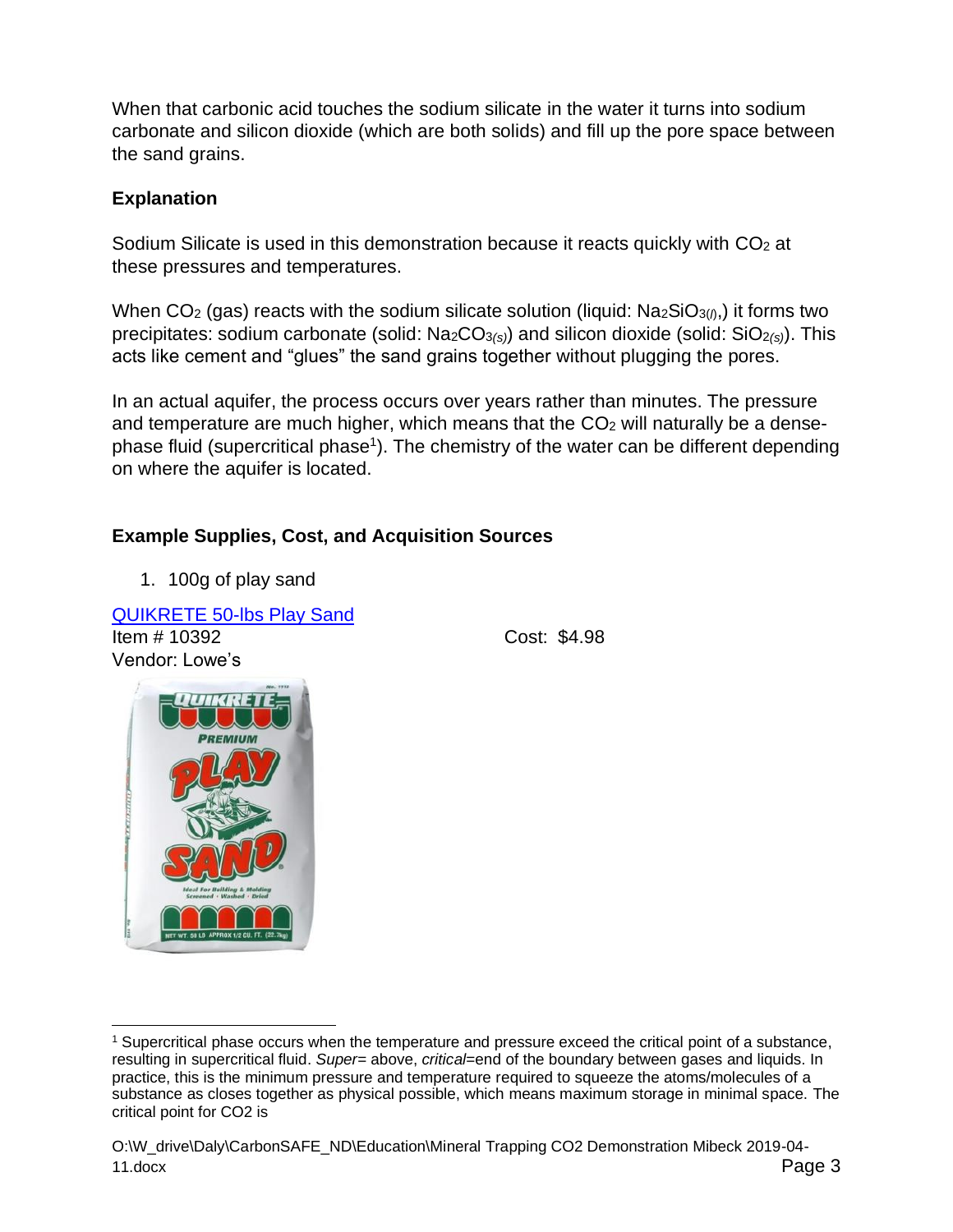2. Sample bottle with lid

[100 Ml. Natural Polypropylene Hinge Top Plastic Vial](https://www.amazon.com/Natural-Polypropylene-Plastic-Containers-Evident/dp/B06XCCJTL6) (72 vials) **Item # B06XCCJTL6** Cost: \$82.00 Vendor: Amazon



3. Sodium Silicate

[Laguna Clay Sodium Silicate pint](https://www.amazon.com/gp/product/B0019LVJO0/ref=ppx_yo_dt_b_asin_title_o05_s00?ie=UTF8&psc=1) Item# B0019LVJO0 \$14.98 Vendor: Amazon



4. Quart glass Mason Jars

[Ball Mason 32 oz Wide Mouth Jars with Lids and Bands](https://www.amazon.com/Ball-Mason-Mouth-Bands-Jars/dp/B07HGG3DD1/ref=sr_1_4?crid=2CQYSOVZYTCU7&keywords=quart+mason+jars&qid=1580320345&s=home-garden&sprefix=quart%2Cgarden%2C167&sr=1-4) Item: B07HGG3DD1 \$18.38 Vendor: Amazon

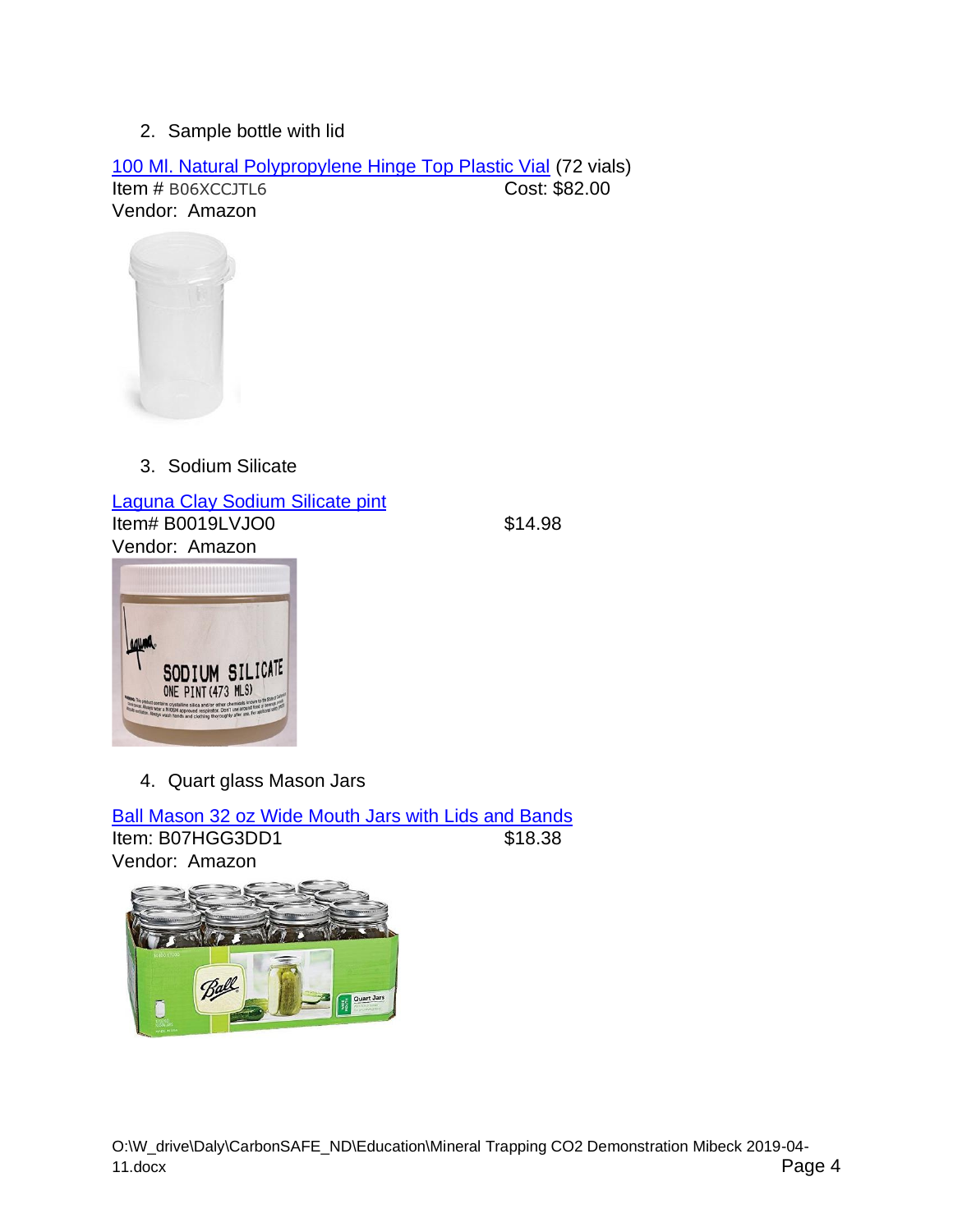# 5. Clear Vinyl Tubing

#### [Sioux Chief 1/4" OD x 10' Clear Vinyl Tubing](https://www.menards.com/main/plumbing/rough-plumbing/pipe-tubing-hoses-fittings-accessories/hoses-tubing/vinyl-tubing/sioux-chief-1-4-od-x-10-clear-vinyl-tubing/42143210/p-1444442673644.htm)

**Item:** 6840138 \$1.46



6. Plastic pipettes

[100pcs 3ML Plastic Disposable Transfer Pipettes](https://www.amazon.com/Disposable-Graduated-Calibrated-Essential-Laboratory/dp/B07MSNQYTV/ref=sr_1_6?crid=292IQ72Z3WP1U&keywords=plastic+droppers+pipettes&qid=1580327024&s=industrial&sprefix=plastic+drop%2Cindustrial%2C172&sr=1-6) Item: B07MSNQYTV \$5.39 Vendor: Amazon



7. Distilled White Vinegar

[White Vinegar -](https://www.menards.com/main/grocery-home/grocery/baking-cooking-essentials/parade-reg-white-vinegar/703609/p-1444443167408-c-6621.htm) 32 oz **Item:** 5733613 \$1.27 Vendor: Menards

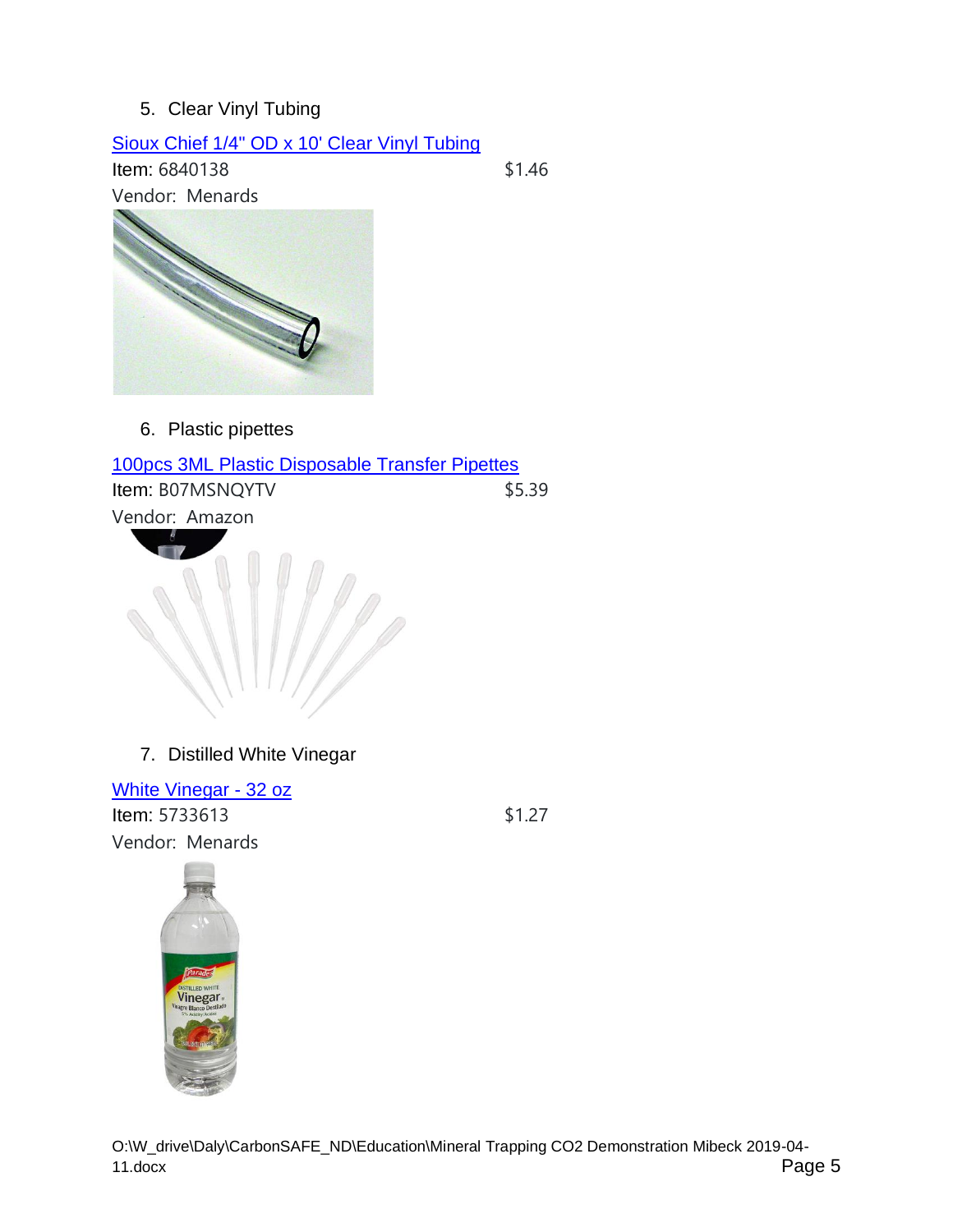#### 8. Baking Soda

[Baking Soda](https://www.menards.com/main/grocery-housewares-pet/baking-cooking-essentials/arm-hammer-trade-baking-soda/1130/p-1444426572275-c-6621.htm) **Item:** 5732800 \$0.58 Vendor: Menards



9. 2 oz. plastic measuring cup

# [Plastic Measuring Cup Transparent Graduated Beakers Jug Pour](https://www.amazon.com/Plastic-Measuring-Transparent-Graduated-Beakers/dp/B07F3Q7DHV/ref=sr_1_2?keywords=50ml+plastic+measuring+cups+with+pour+spout&qid=1580325228&s=home-garden&sr=1-2)

**Item: B07F3Q7DHV \$1.69** 

Vendor: Amazon



10.Plastic test tubes

[15ml Plastic Centrifuge Tubes](https://www.amazon.com/Centrifuge-Membrane-Solutions-Lab-Supply/dp/B07FDN4XHB/ref=sr_1_2?keywords=plastic+test+tubes+15ml&qid=1580328762&s=industrial&sr=1-2) pack of 50 Item: B07FDN4XHB \$13.99 Vendor: Amazon



11.Centrifuge tube rack

O:\W\_drive\Daly\CarbonSAFE\_ND\Education\Mineral Trapping CO2 Demonstration Mibeck 2019-04- 11.docx Page 6